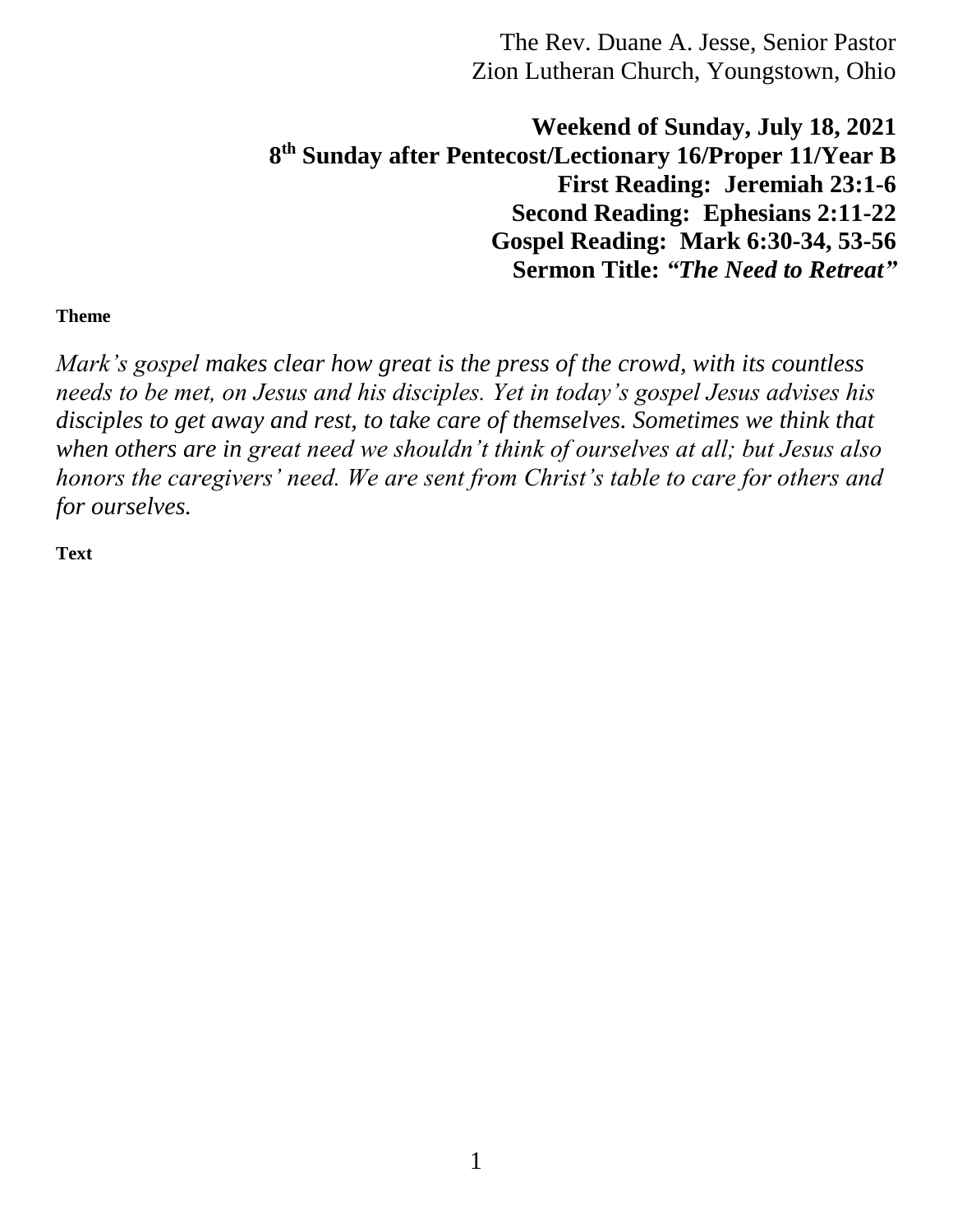## **Sermon**

As you can imagine, this passage from Jeremiah is gut check for those of us in the vocation of ministry, and is a good follow up to last week's Old Testament Reading from Amos.

Though not a prophet in fulltime ministry like Jeremiah was, Amos was compelled by God to give a word of correction to the Northern Kingdom of Israel. It was not well received, and legend has it that Jeroboam, the king of the Northern Tribe of Israel, had him killed. Of course then, all that Amos prophesied came to pass – which was the destruction of the Northern Tribe of Israel.

By the time of Jeremiah's ministry, the prophet and author of today's Old Testament Reading, the Northern Tribe of Israel had been wiped out and the Southern tribe of Judah was on the verge of being overrun.

Have you ever noticed that people often seem to mark time by the wars that have been fought? In American history, there was the Revolutionary War, the War of 1812, the Civil War, WW1, WW2, Korea, Vietnam, and the Gulf War. Major events happened that had nothing to do with the wars, but it seems to me that we mark time by wars.

It may seem like that in Old Testament history too if you knew it well enough. But that would be history from a human perspective. God sees things differently.

The reason God sent the prophet Amos to the Northern Tribe of Israel was not that they made poor political decisions or because they closed the border between them and the Southern Tribe of Judah. It was because they had ignored the Davidic Covenant God made with the Israelites, and though I know you already know the details of the Davidic Covenant because we covered them back on March 14, the Fourth Sunday of Lent, I will remind that in that Covenant, there would always be an heir of David on the throne, and Jerusalem would be the site of Israelite worship.

But when the Northern tribe of Israel rebelled against the Southern Tribe of Judah, they appointed their own king who was not from the line of David and created their own places of worship in their own territory. I am sure their secession from the unified nation of Israel did not please God, but the real deal-breaker was their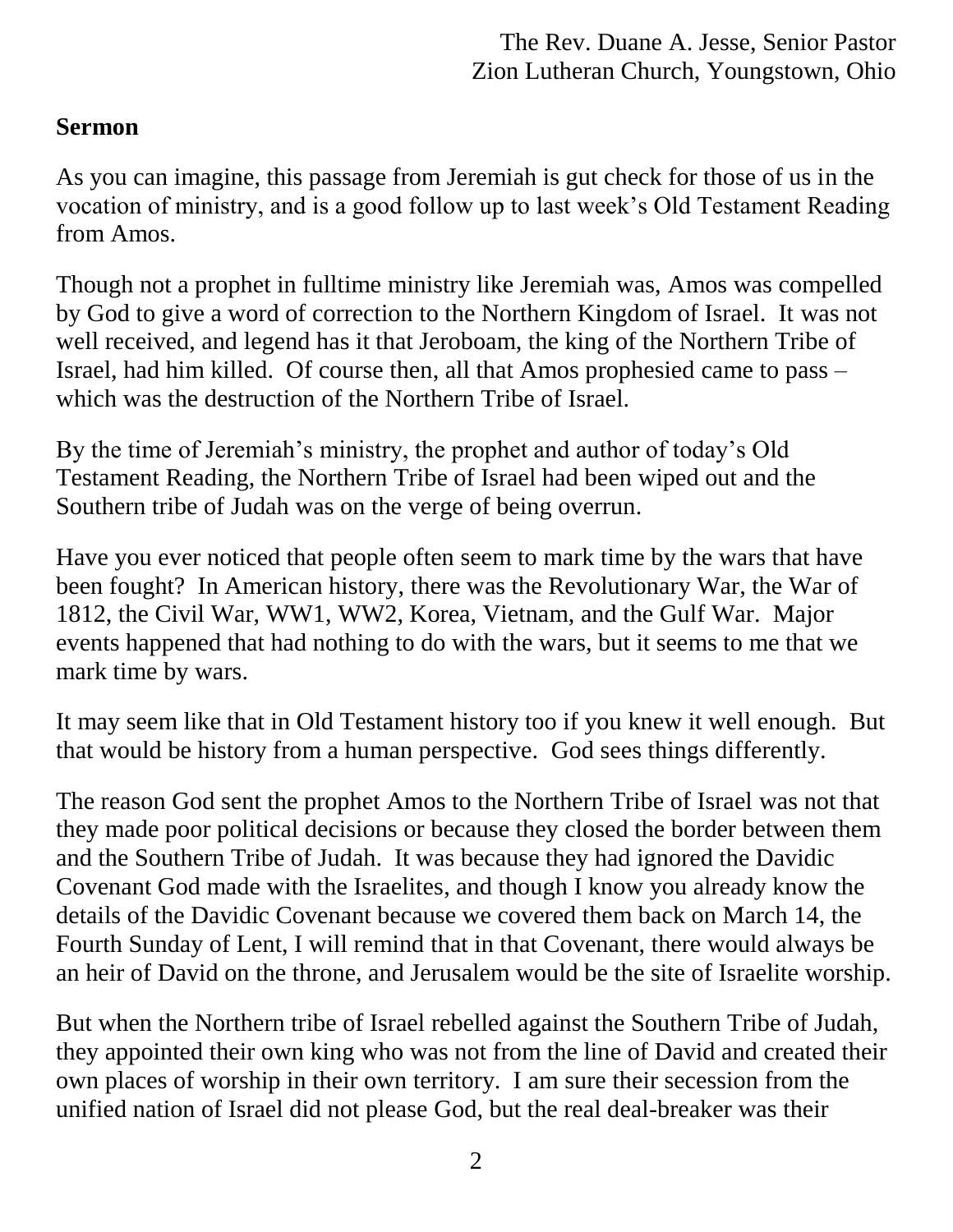rebellion, their thumb in the eye of God, and their lack of trust in God, and their arrogance that they were better off without God. In other words, God saw the problem as a spiritual problem.

Enter the prophet, Jeremiah. The Southern Tribe of Judah was not thriving during his ministry either. They had a series of terrible kings, who though were from the line of David, were poor leaders and did not faithfully worship and honor God. And as the leadership goes so do all they lead.

The focus of the Old Testament Reading from Jeremiah was the priesthood. Remember that the priesthood was not a calling in those days. When the Israelites crossed over the Jordan and possessed the Promised Land, one of the twelve tribes of Israel received the responsibility for the priesthood instead of the inheritance of land. That tribe was the tribe of Levi, the descendants of Aaron.

I can only speak for the ELCA variety of Lutheranism, but we have an increasingly rigorous screening process before one can enter the seminary process, and then steps of approval throughout the four-year process before a candidate becomes available for a call. Not so in Jeremiah's day. The priesthood was the family business, and while there certainly were good priests recorded in the Bible, the problem Jeremiah was sent to prophesy against was the lack of ethical behavior among the priesthood.

Jeremiah spoke in metaphor. The priests were the shepherds God put in charge of God's flock, the Israelites, and they had done a terrible job.

Shepherds are to gather the sheep to keep them safe. The priests were supposed to guide the people in faithful living and trust in God, but they drove them away to other pagan religions with their careless faithless behavior.

God told Jeremiah to tell the priests that they were the problem! Furthermore God, God's self, would fix the problem by raising up leadership that would gather and restore God's people and so much more:

<sup>5</sup>The days are surely coming, says the LORD, when I will raise up for David a righteous Branch, and he shall reign as king and deal wisely, and shall execute justice and righteousness in the land. <sup>6</sup>In his days Judah will be saved and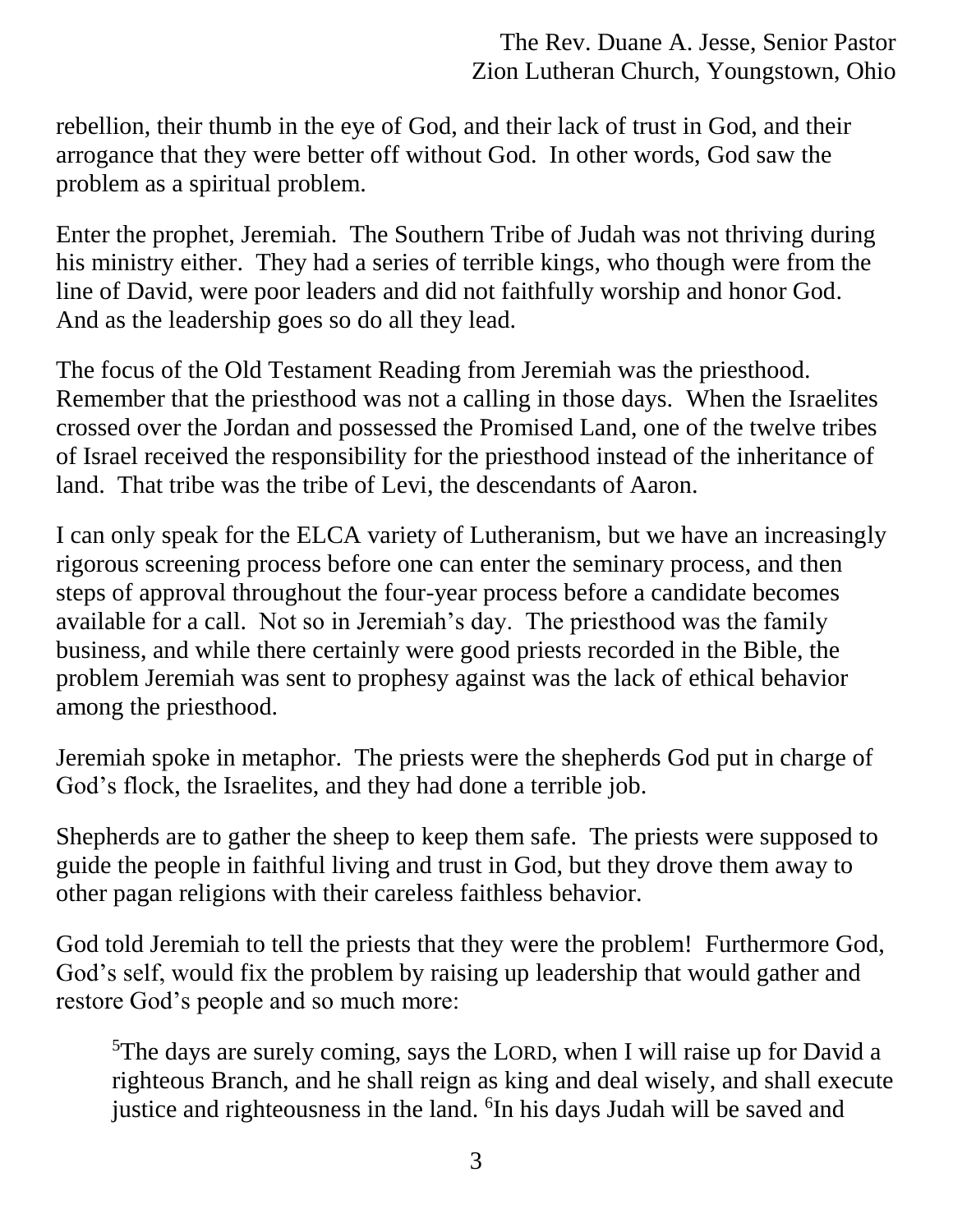Israel will live in safety. And this is the name by which he will be called: "The LORD is our righteousness."

Jeremiah's ministry began in about 627 BCE, in other words, it would be another 627 years before the angels would proclaim the birth of God's final solution to this problem to the shepherds on the pastures above Bethlehem. God's timing is different than our too, isn't it.

I chose "The Need to Retreat" as the title for this sermon. I thought I was being clever. Carol and I just got back from a short vacation. It was good to get away from our routine for a couple of days.

The Disciples just came back from their first missionary journey without Jesus. They were all excited about what they had been able to do themselves "in his name."

Maybe you aren't grasping the significance of the event. Those twelve bumblers, including Judas the betrayer, and Peter the denier, and Thomas the doubter, came back and could hardly contain their excitement for all they had been able to do – heal the sick, exorcise demons, all of which they were able to do "in Jesus' name." They were not confused at that moment. They got it. There is power, wonderworking power in the name of Jesus.

And as exciting as that teaching would be, there is a little throw-away verse in this passage that I would like to direct you to. The disciples were excited and Jesus wanted to hear their stories and give thanks and praise to God with them for what they had been able to accomplish. Jesus wanted to take his Disciples on a little retreat. They needed it. He needed it. I think we all need it from time to time. But his own notoriety had become a problem. People were coming to him with their loved ones in need of healing, and to hear him preach and teach. They just kept coming so that his hoped-for retreat with his Disciples was just not going to happen, and so, here comes the little throw-away verse:

<sup>34b</sup>he saw a great crowd; and he had compassion for them, because they were like sheep without a shepherd.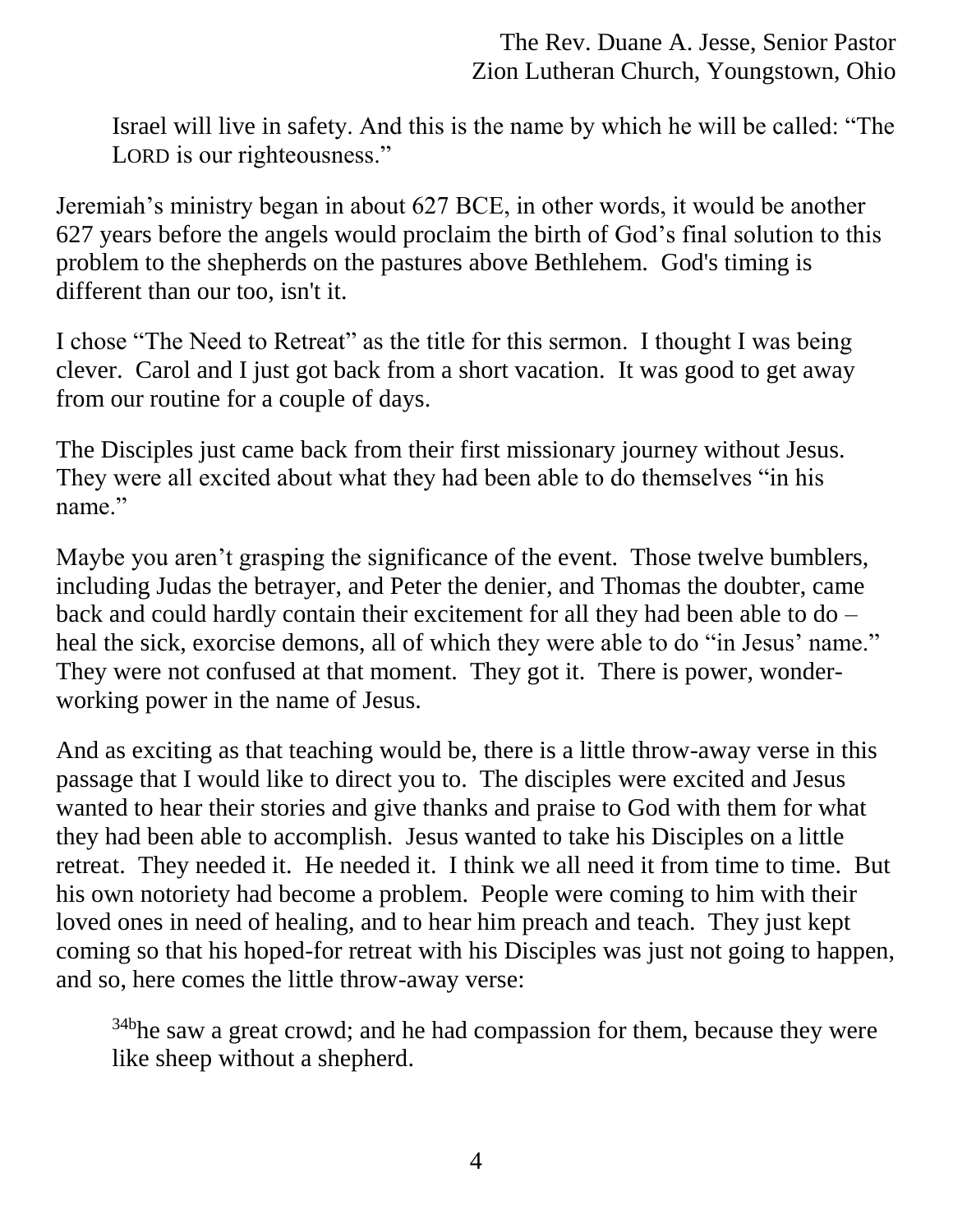See! Even Mark correctly discerned what was going on. The Temple in Jerusalem still existed at this point. The priesthood was thriving – sort of. They had managed a peaceful coexistence with the Romans and they saw it as their primary role to manage that tenuous relationship – and Jesus was messing up their deal. God's people, now known as the Jews, were coming out to them, Jesus and the Twelve, for spiritual leadership – not to the priests and the rabbis.

Jesus discerned his role as God's Messiah to be the spiritual shepherd to guide the people back to a right relationship with God their Father. Jesus was … and is … God's final solution Jeremiah prophesied about.

When I worked for Parker Hannifin in Hillsborough NC, our tool engineer was a guy by the name of Jimmy Morris. The guy knew his Bible. He could refer to stories and quote passages  $-1$  was quite impressed by this. But after I got to know him better, I was disappointed to learn that he was not a Christian, not a believer, he just found the book interesting, and since it was popular in American culture he read it – but it meant nothing to him.

Friends, if historians only teach facts without context, dates without significance, we become a nation that only remembers its wars. We lose sight of the serious issues that precipitated our wars. We fail to reflect on lessons learned so that we are better people going forward.

In the same way, these Bible stories are fascinating, but without faith, they are just fascinating *folkloric* stories.

## **Raisin' the Bar Challenge**

Yes, the Old Testament Reading is a gut-check for those of us in the vocation of ministry. Though I try to do my best, I often fail. And while I apologize to you and God, I'm just a man. I am not confused about my mortality. I am not the messiah and I never claimed to be.

What is at the heart of the Readings today is that we human beings have always had a problem with faithfulness. The metaphor of *sheep without a shepherd* is a good one for us because we constantly wander off distracted by everything. But God sees our problem differently. God sees our problem as a spiritual problem.